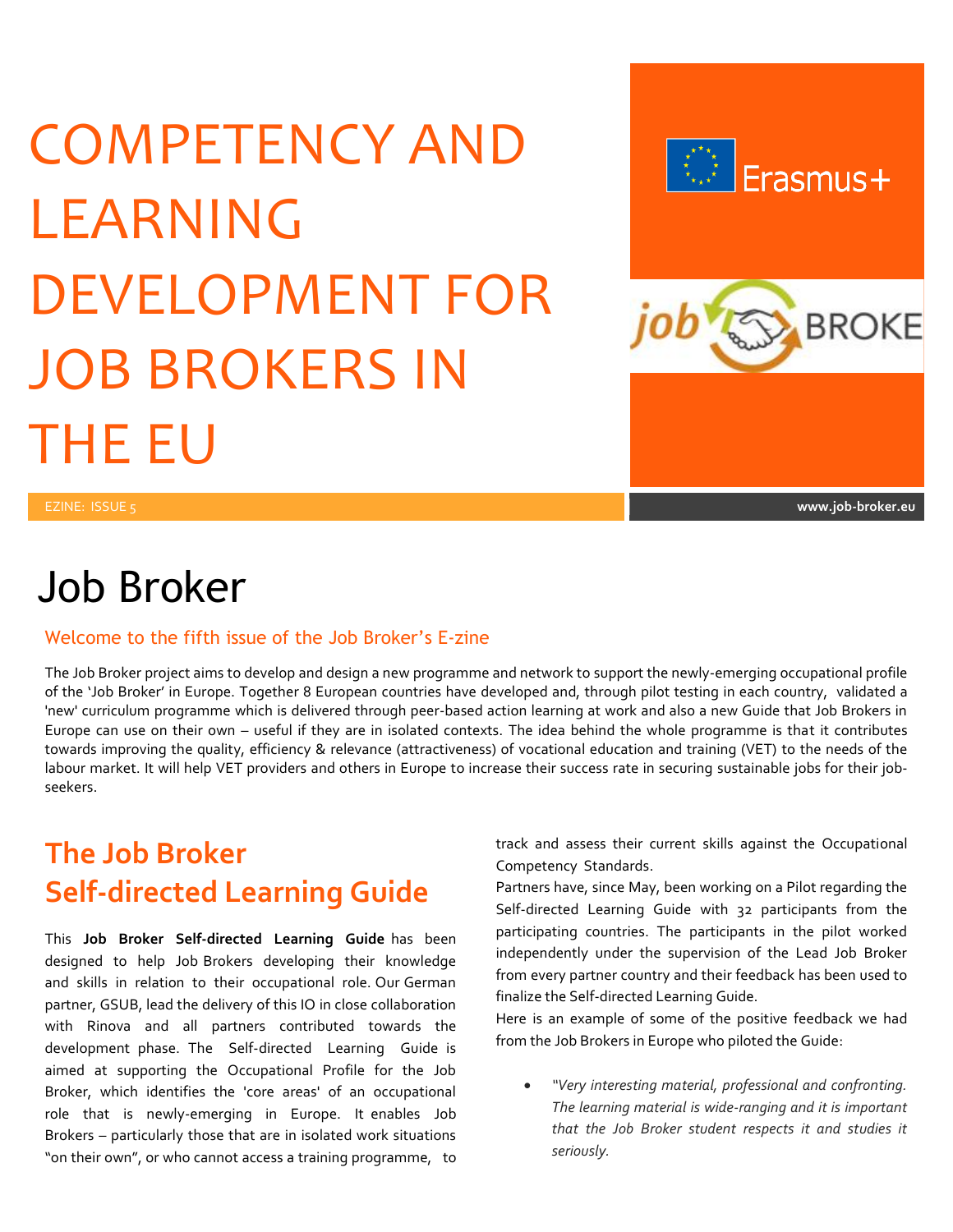

- *The Job Broker's "Self-directed Learning Guide" provides a holistic approach of what knowledge, skills and competences a job broker should have. The Learning material is focusing on all factors of Job Brokering, the private and the public sector, the job seekers, the employers and the system as a whole. This is very important for the Job broker's profession, to be able to see the whole picture*
- *The learning activities are appropriate to supporting the professional development of Job Brokers, the setup is well organized and the exercises following each issue are very efficient.*
- *The initial and post evaluations in each modules were highly appreciated by participants, who found it a good tool to exercise their self-awareness skills*".

And here is an example of some of the **Feedback Points** from the participants in the Pilot (bold) and the reaction towards them from the Job Broker's final project meeting:

- **A Table of Contents for the entire Guide should be set out at the beginning of the Guide.** Although the Guide has a modular format, and each of the modules is introduced with Learning Objectives and a LNA, a widespread feedback point was that the Guide would benefit from an overall Table of Contents at the beginning, in order to provide the reader/learner with an overview of the whole Guide.
- **The use of the term "client" to describe the jobseeker is problematic and should be replaced.** Although some alternatives were considered, it was agreed that the term 'client' should be replaced with the term 'Job seeker' throughout the IO6 Guide in the English version. In the translated versions, partners should use their own language term that is the most appropriate and widely accepted.
- **A number of those involved in the testing had said that it would be helpful if some kind of guidance could be given on how much time is required to complete the Guide, or to estimate time needed for each chapter.** It was agreed that in order to respond to this point, the Introduction should contain a statement about the time required so that the Job Broker can be provided at least with an indication of the range of hours envisaged.

The Self-directed Learning Guide will be, at the end of the project in August 2018, made available to all partners in an 'interactive PDF format' - Which will be available on CD ROM/DVD but also web-enabled to ensure that it is available without the need for additional resources, long after the programme has completed. This is particularly important to the legacy of the programme as the aim is for the Resources Pack to be cascaded down to other individuals operating within the Brokering role.

Co-funded by the Erasmus+ Programme of the European Union

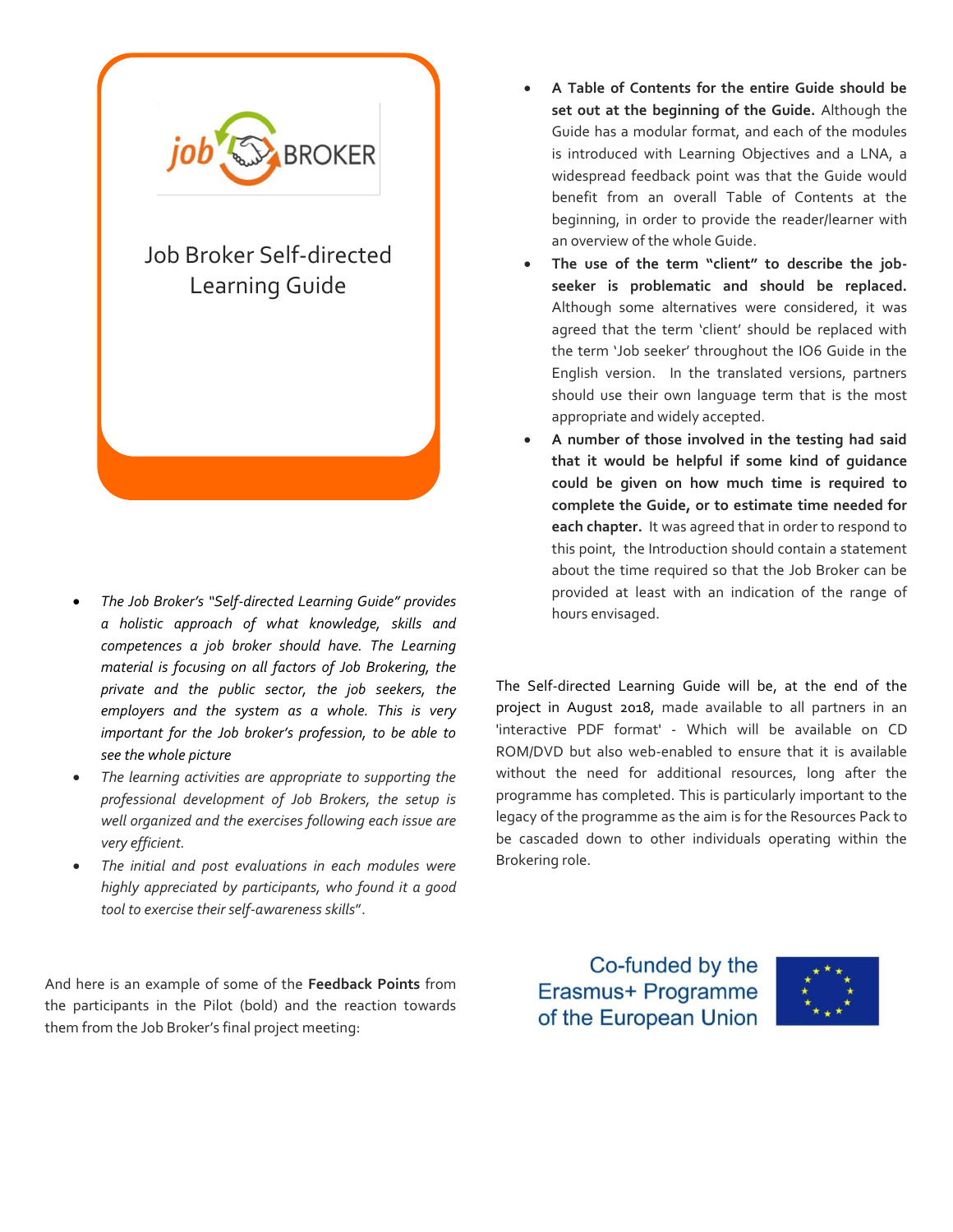### **The Final Conference in Vienna**

On the  $5<sup>th</sup>$  of July our Austrian partner Abif hosted the International Conference of the Job Broker project in the Kardinal König Haus in Vienna. It was a successful conference with a wide range of stakeholders from the Austrian Labour Market as well as international attendees and also the European partners and their representatives. Heid Blaschek, Chairman of Personnel Service Providers WKW in Austria opened the Conference with a welcoming speech.



 **Kardinal König Haus, Vienna**

#### **The Conference Programme:**

Under the headline "Job Broker" the conference looked at the new role and understanding of Job Brokering services and defined a job profile that merges the traditional roles of Job Agents and Counsellors. Richard Parkes of Rinova (UK) introduced transitions in labour market policy that led to emergence of this new occupational profile and Soffia Gísladóttir from VMST spoke about how Job Broker training was implemented in Iceland. The conference explored different forms of Job Brokering in different contexts and countries as in Germany and Austria. The conference was devoted to the following aspects:

- An occupational profile for Job Brokers in EU
- Job Broker training across Europe
- **•** Innovative Job Brokering activities
- Kick-off for a European Network of Job Brokers

The final Job Broker Project meeting was held in direct continuation of the Conference in the Kardinal König Haus where partners discussed, worked on and prepared the final steps towards the end of the project.



**The International Job Broker Conference in Vienna**



**Reiner Aster, Gsub, Germany presenting at the final conference**